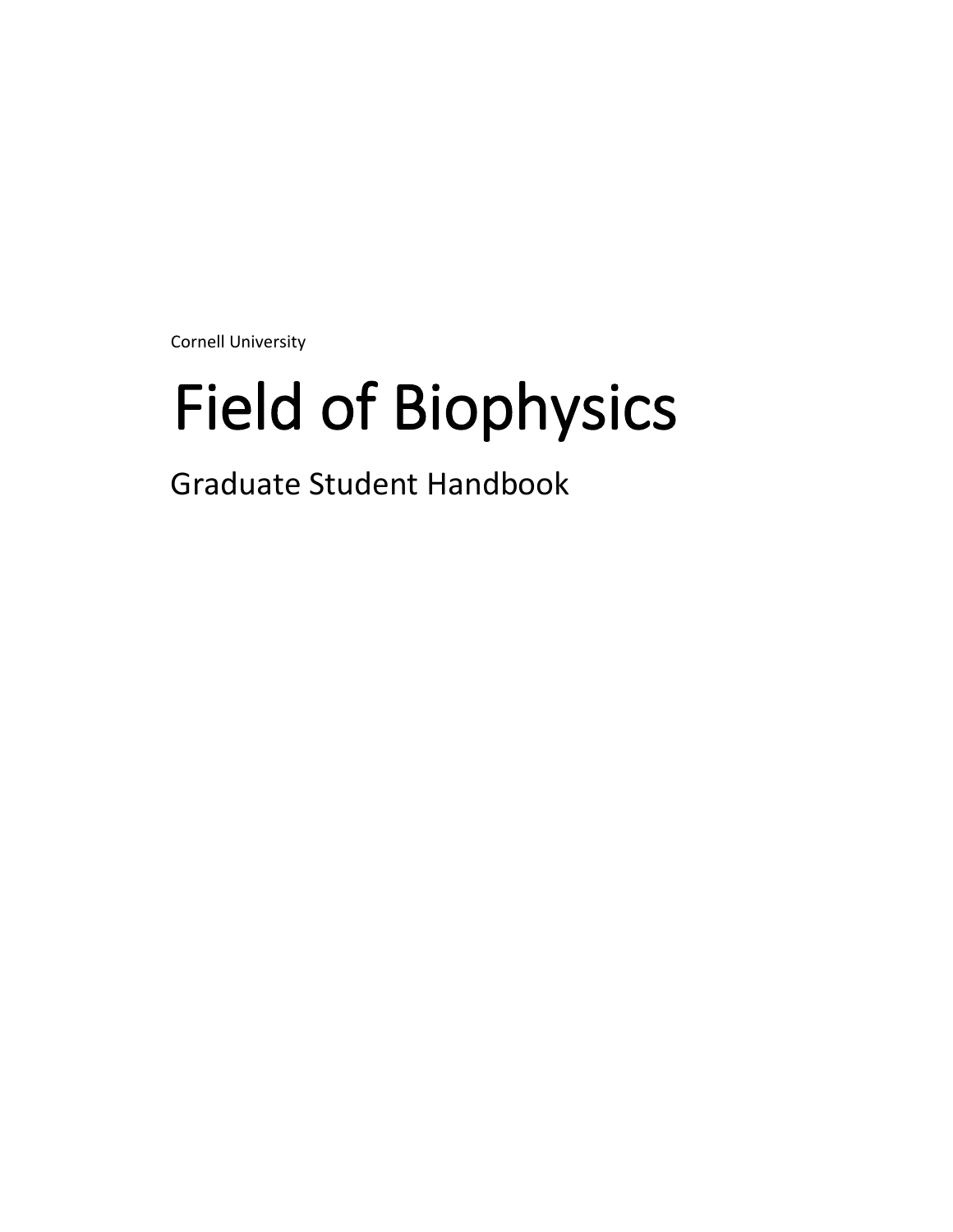# Table of Contents (Control-Click to go a specific section)

<span id="page-1-0"></span>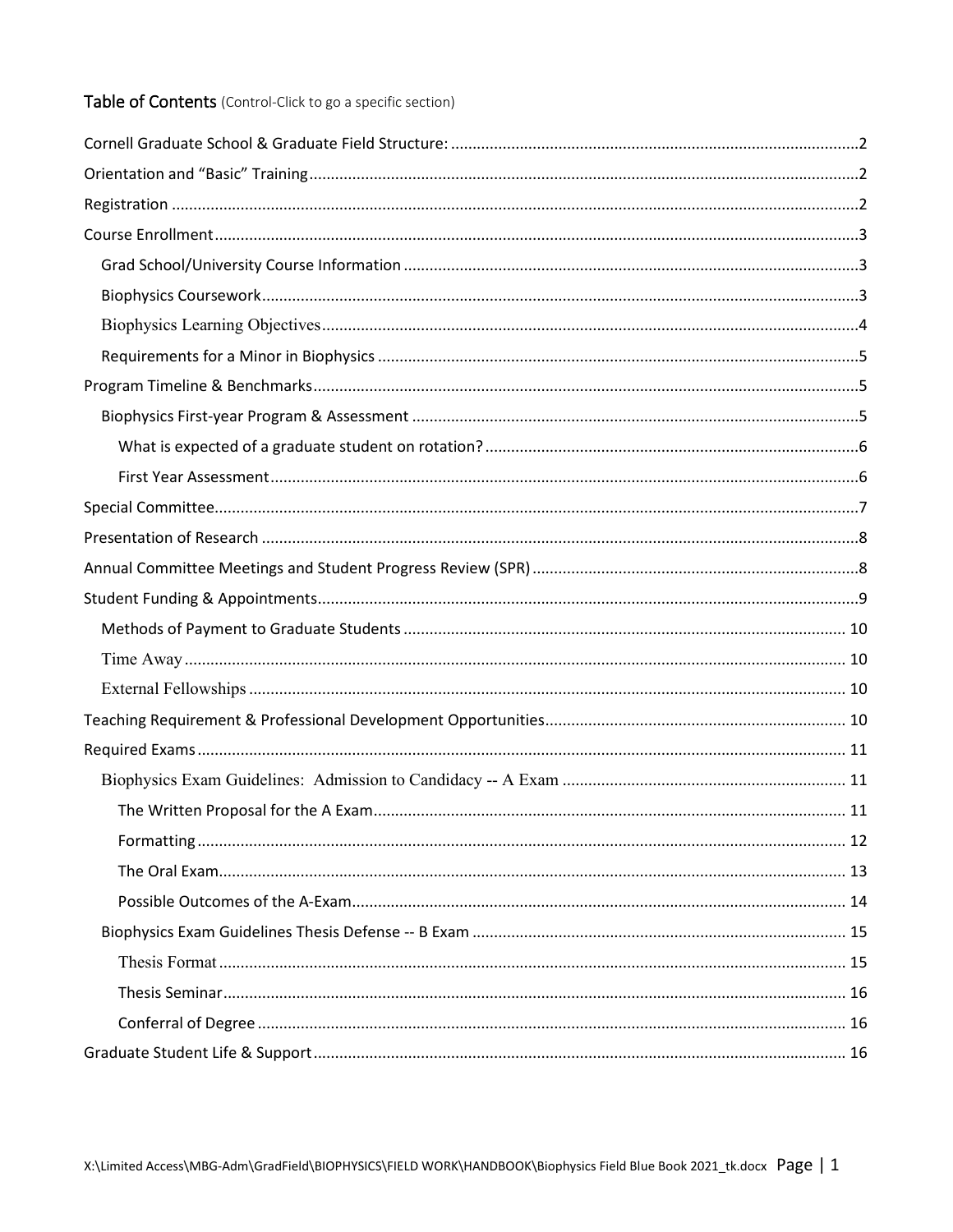# Cornell Graduate School & Graduate Field Structure**:**

As a Cornell graduate student, your College Registrar is the Graduate School. The central administration of graduate programs at Cornell allows graduate study to be cross-disciplinary and integrative, independent of traditional departments, colleges or campuses. (See [Understanding Field Structure](https://gradschool.cornell.edu/admissions/degrees-fields/understanding-the-field-structure/) for more information). For the student, this allows for freedom with responsibility for creating a program that is unique to each.

The broad structure and guidelines for all Graduate Fields at the University is governed by the Graduate School, particularly with regard to registration, student status, and benchmarks leading to graduation. The Code of [Legislation of the Graduate Faculty](https://gradschool.cornell.edu/policies/#results) contains all of the regulations related to graduate education at Cornell. The most relevant ones are included in this book.

Within these guidelines, each Field sets the standards and requirements specific to students in the particular program. On the individual level, the student's Special Committee is the final arbiter of the student's program.

You should be sure to follow all administrative requirements of the University, the Graduate School and the Field. If you have questions about any of these requirements, please contact the appropriate office or ask the GFAs for information or a referral to the appropriate office. Note that Graduate School Forms are found on-line at<https://gradschool.cornell.edu/forms/> .

# <span id="page-2-0"></span>Orientation and "Basic" Training

The University and Graduate School require certain training and compliance tasks of all graduate students. Much of this is included in the [New Student Checklist](https://newstudents.cornell.edu/) which becomes available in late April/early May. The rest is taken care of in Orientation process at the beginning of your first year.

Incoming students are required to attend Biophysics Orientation, which generally takes place the week before classes start. During this time, students will complete required training and paperwork necessary for their program. It is our goal to have administrative requirements completed before the start of classes in order to allow students to concentrate on the academic part of their program.

Included in the mix with administrative requirements and training are activities designed to welcome you into the Department of Molecular Biology & Genetics (MBG), which is the administrative home to the Graduate Fields of Biochemistry, Molecular & Cell Biology and Genetics, Genomics & Development, and specifically to the Field of Biophysics. The MBG Welcome & Awards Ceremony is held at the beginning of the fall semester and is a good way to meet the students, staff, and faculty in an informal, non-lab setting.

## <span id="page-2-1"></span>Registration

**[Registration](http://gradschool.cornell.edu/academics/requirements/registration)**: Registration takes place three times a year – fall, spring and summer and establishes your status as a Cornell graduate student. Registration is typically an automatic process; however, if there is a hold on your account, your registration may be blocked. Additionally, if you do not enroll in Dissertation Research for the summer, you will not be considered a registered student.

[Student Essentials](https://studentessentials.cornell.edu/) (https://studentessentials.cornell.edu/) is your information hub. You should go here at the beginning of each semester to ensure that you do not have any holds on your account (i.e. that you are registered). If there is a hold, clear it up as soon as possible even if it is not preventing you from being a registered student. Unresolved holds not only result in late fees but will prevent future registration.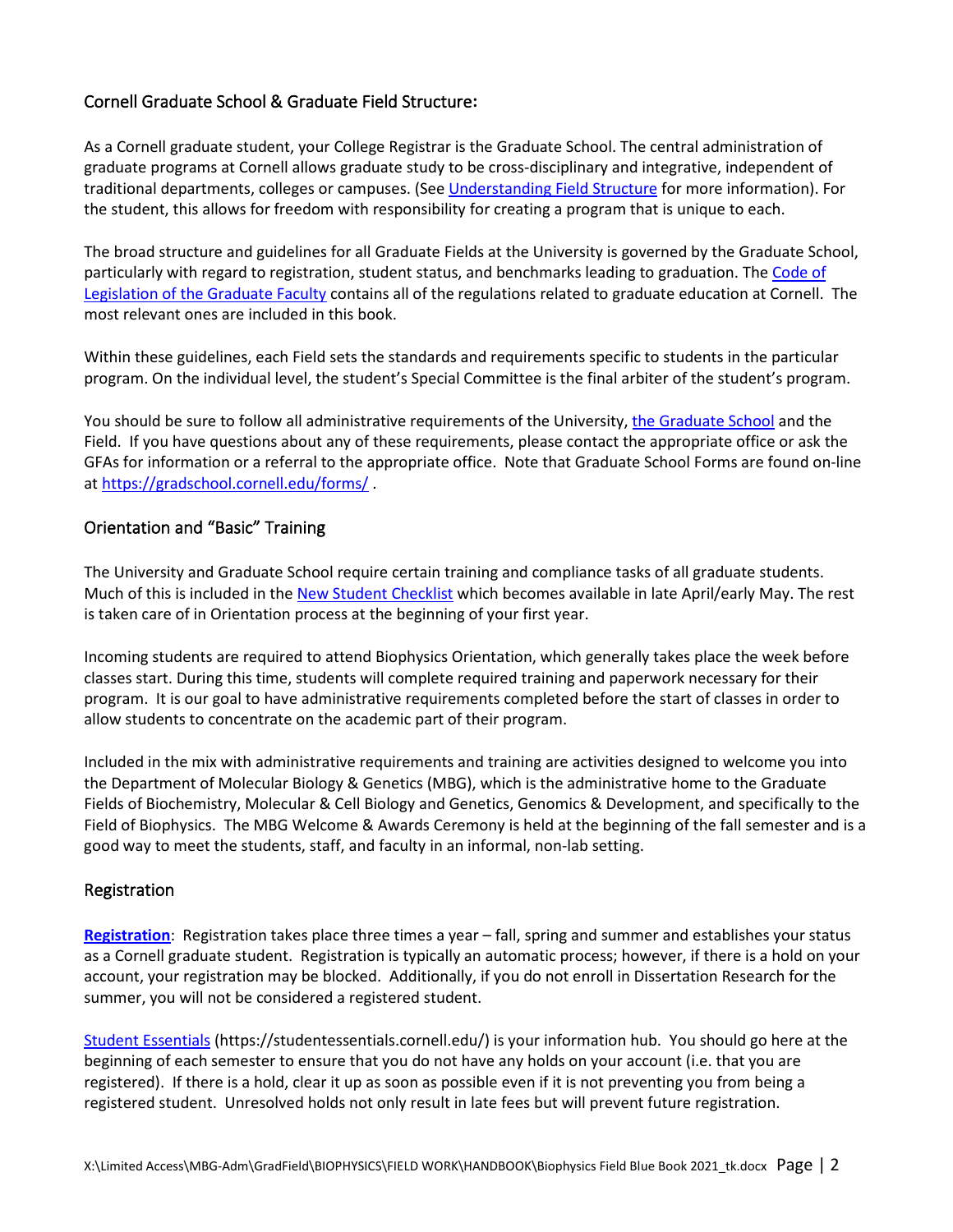You should keep your contact information updated in Student Essentials. It is not only a site that asks for information, but it also provides links to campus resources and information as well as contact information for important campus offices, such as the Bursar, the Registrar (OUR), Financial Aid and the Graduate School.

Your Student Essentials will also have information about your financial assistance (i.e. stipend, tuition and health insurances) and whether or not it has been processed. If there is a problem with your funding, contact the GFAs as soon as possible to get this resolved.

**Changes in Student Status:** Unless you fail to clear up registration holds by the deadline or do not register for summer, your student status should continue unless you change it. A voluntary change in student status requires completion of the appropriate form, all of which can be found on the [Graduate School Forms web site.](https://gradschool.cornell.edu/forms/)

**In Absentia:** If you are going to be doing research or working on your thesis at least 100 miles away from Cornell, you may apply for In Absentia Status. IA will maintain your status as a student and allow you to have access to libraries and receive an assistantship.

**Leave of Absence:** A [Leave of Absence](https://gradschool.cornell.edu/policies/leaves-of-absence/) means that you are giving up your status as a student. There are a number of different types of leaves which are detailed on the Graduate School web site. If you have questions, consult the GFAs or the Graduate School Student Services Team.

# <span id="page-3-1"></span><span id="page-3-0"></span>Course Enrollment

**Grad School/University Course Information**: The Graduate School does not se[t course requirements;](https://gradschool.cornell.edu/academic-progress/requirements-milestones/course-enrollment/) these are set by the Field of Biophysics and your Special Committee. You should consult with the Director of Graduate Studies (DGS) and/or your Special Committee about the courses that you should take.

Dates for course enrollment, including pre-enrollment for the next semester, are set by the University Registrar [\(https://registrar.cornell.edu/\)](https://registrar.cornell.edu/). Make sure that you register in accordance with the published dates. NOTE: The Graduate School will only consider Course Enrollment Petitions in extremely extenuating circumstances. Check your course enrollment prior to the published add/drop dates.

Federal regulations require that all students enroll in at least 12 credit hours/semester. You should not feel obligated to enroll in 12 credit hours of actual coursework unless your DGS/Special Committee consider(s) it necessary. Enroll only in the courses that you need/want to take. In the fall and spring semesters, the Graduate School will enroll students in their Graduate Dissertation Research course in order to ensure that your record reflects 12 credit hours.

**Summer Enrollment/Registration:** All graduate students who plan to use university facilities such as libraries, computer centers, and the Gannett Health Center and/or receive a summer stipend are required to enroll in the Graduate Dissertation Research (via Student Center) for the summer. The deadline for this is the end of May. (Please note: If you register after the published deadline, FICA taxes will be withdrawn from your paycheck).

<span id="page-3-2"></span>**Biophysics Coursework**: Course requirements are set by the Field of Biophysics and your Special Committee (see Course Enrollment). You should talk to the Director of Graduate Studies (DGS) and/or your Special Committee about the courses that you should take. Course requirements are centered around the Field's learning outcomes/core competencies. These are listed below with course suggestions for each area. These must be completed prior to the A-Exam.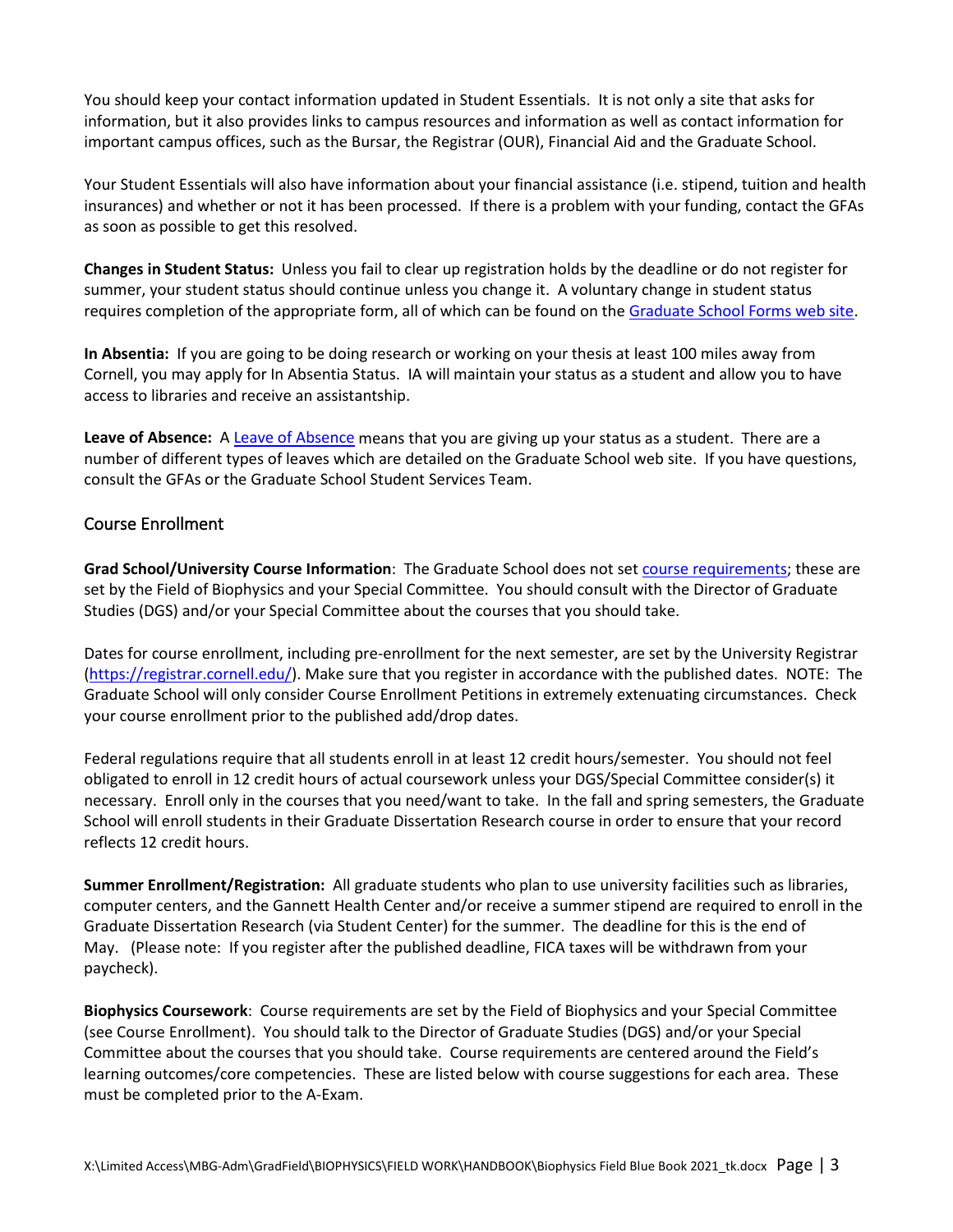**Grade Expectations:** Courses should be taken for letter grade with a minimum grade of "B-". The option of S/U for one course is allowed. Audits are not acceptable. For courses with a letter grade, students are expected to receive a "B" (3.0) or better in order to remain in good standing in the program. If a student receives a C+ or lower grade in any core Biophysics course, no credit is given for that course; the course must be retaken if it is a required course.

# <span id="page-4-0"></span>**Biophysics Learning Objectives**: (to be satisfied prior to the A-exam)

# **1.Advanced Mathematics:**

- CHEM 7870 (Mathematical Methods of Physical Chemistry)
- AEP 3200 (Introductory Mathematical Physics) graduate level course number pending
- AEP 4200 (Intermediate Mathematical Physics) graduate level course number pending

# **2.Quantum Mechanics:**

- CHEM 7930 (Quantum Mechanics I)
- PHYS 6572 (Quantum Mechanics I) Recommended for students w/ physics/math background
- CHEM 6890 (Honors Physical Chemistry I)

## **3.Statistical Mechanics:**

- PHYS 6562 (Statistical Physics I)
- PHYS 7653 (Statistical Physics II)
- CHEM 7960 (Statistical Mechanics) Recommended for students w/ physics background
- CHEM 6900 (Honors Physical Chemistry II)

# **4.Biochemistry:**

- BIOMG 6300 (Principles of Biochemistry, Individualized Instruction)
- BIOMG 6310 (Principles of Biochemistry: Proteins, Structure & Function)
- BIOMG 3350 (Principles of Biochemistry: Proteins & Metabolism) graduate level course number pending

# **5. Molecular Cell Biology**

- BIOMG 6400 (Laboratory in Biochemistry & Molecular Biology)
- BIOMG 6310 (Protein Structure & Function)
- BIOMG 6360 (Functional Organization of Eukaryotic Cels)
- BIOMG 4320 (Survey of Cell Bio) graduate level course number pending
- BIOMG 3320 (Principles of Biochemistry: Molecular Biology) graduate level course number pending

## **6.Advanced Studies of Molecular Biophysics & Associated Areas of Biological & Physical Science**

- BME 5700 (Biophysical Methods)
- CHEM 7880 (Structural Methods in Biochemistry)
- Other Graduate-level class in BMCB/PHYS/CHEM

## **7.Computer Literacy, Laboratory Electronics and Instrumentation:**

- PHYS 6510 (Advanced Lab)
- Machine Shop Course
- Other significant research experience worthy of consideration

# **8. Ethics:** A course in scientific ethics **BIOMG 7510** is required of all students. **Computer Literacy, Laboratory Electronics and Instrumentation:**

In addition, a course in scientific ethics (BIOMG 7510) is required of all students.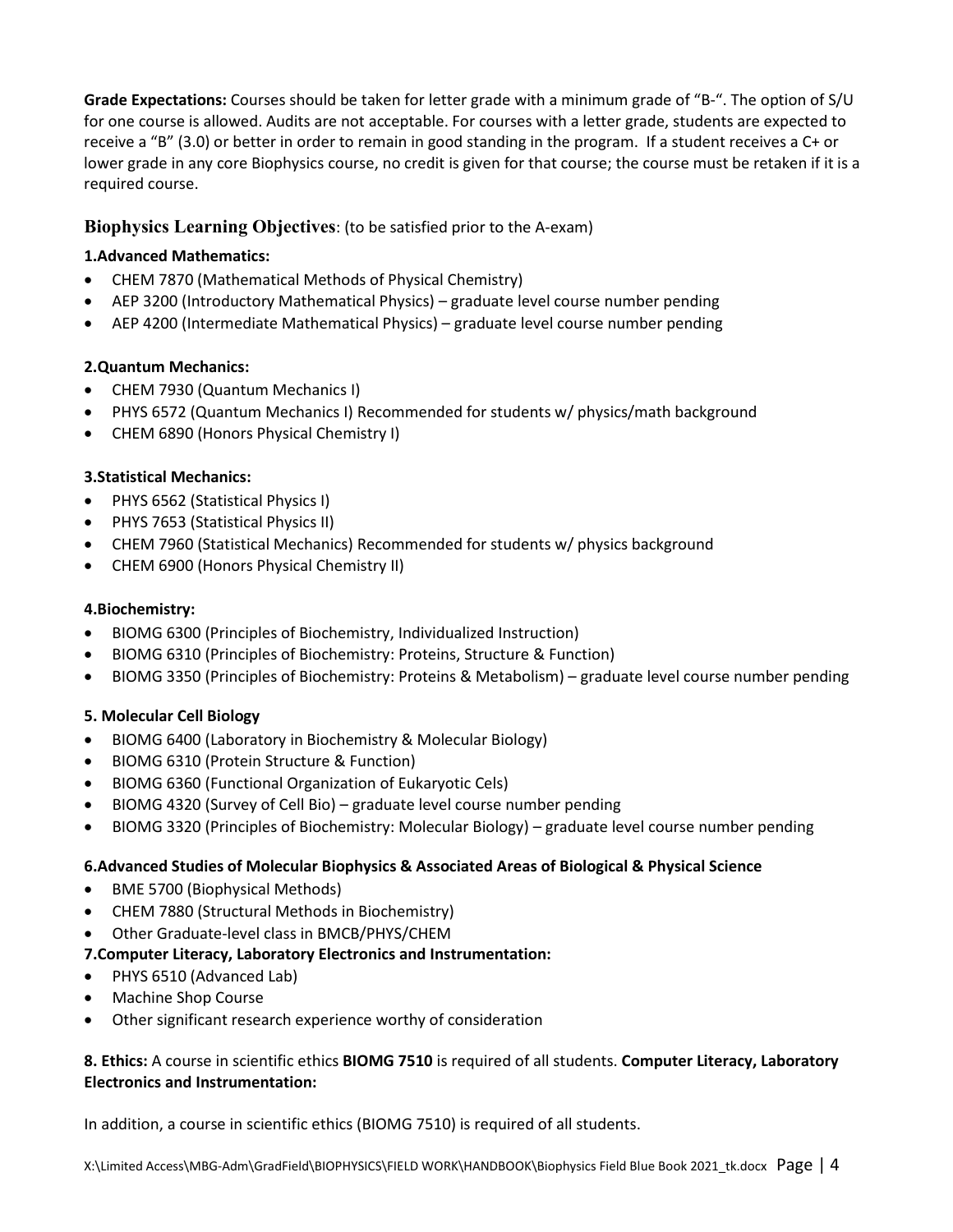<span id="page-5-0"></span>Students must also enroll in Frontiers in Biophysics (BIOMG 6312) every semester.

## **Requirements for a Minor in Biophysics**

For Ph.D. candidates with a minor in Biophysics, the suggested requirements are at least six credits of advanced lecture courses. Appropriate courses in BMCB include: BIOMG 6310, 6330, 6360, and 6390. 6000- and 7000 level courses in other departments, i.e., Chemistry & Chemical Biology, Plant Biology, Vet Molecular Medicine, and Vet Microbiology & Immunology, may also be suitable, as determined by the Special Committee. If a student who wants to minor in BMCB has not been exposed to appropriate lab work in the general area of BMCB, then he/she should also take the lab course BIOMG 4400.

For MS candidates with a minor in BMCB, the suggested requirements are at least four (4) credits of advanced lecture courses and a lab if appropriate. Some suggestions for appropriate courses are indicated in the paragraph above.

Note that requirements are determined by Special Committees, and that the recommendations above are guidelines offered by the Field.

# <span id="page-5-2"></span><span id="page-5-1"></span>Program Timeline & Benchmarks

#### **Biophysics First-year Program & Assessment**

**Rotations:** All graduate students in Biophysics are required to complete three rotations during their first year in the program. Rotations provide an opportunity to explore areas for possible Ph.D. thesis research. In addition, both students and faculty are able to test possible working relationships. During this time, the Director of Graduate Studies (DGS) serves as your temporary advisor.

At the beginning of the Fall semester, Biophysics graduate students attend Rotation Talks in which Biophysics faculty who are actively seeking graduate students discuss their research. All first-year students are expected to attend all of these talks.

To arrange for laboratory rotations, students should discuss the possibility of a rotation with individual faculty and arrange to rotate in the interested lab at a mutually agreed-upon time. At the end of the rotation talk period, students should have decided on their first rotation. Each rotation should be ~8 weeks in length and all should be carried out in the lab of a Biophysics faculty member. The exact timing is flexible and can be worked out between the faculty and student.

Please note that graduate students do not follow the undergraduate academic calendar. Because you are paid a twelve-month stipend, you are expected to be active in academics and/or research unless the university itself is closed. During your first year, any time away should be discussed with the DGS and your rotation supervisor(s). Consul[t Current Student Funding](https://biophysics.cornell.edu/graduate-students/financial-support/) for details about funding and time away.

#### **Recommended Timing for Rotation Periods**

- First Rotation Period: September-December
- Second Rotation Period: December/January March
- <span id="page-5-3"></span>• Third Rotation Period: March – May/June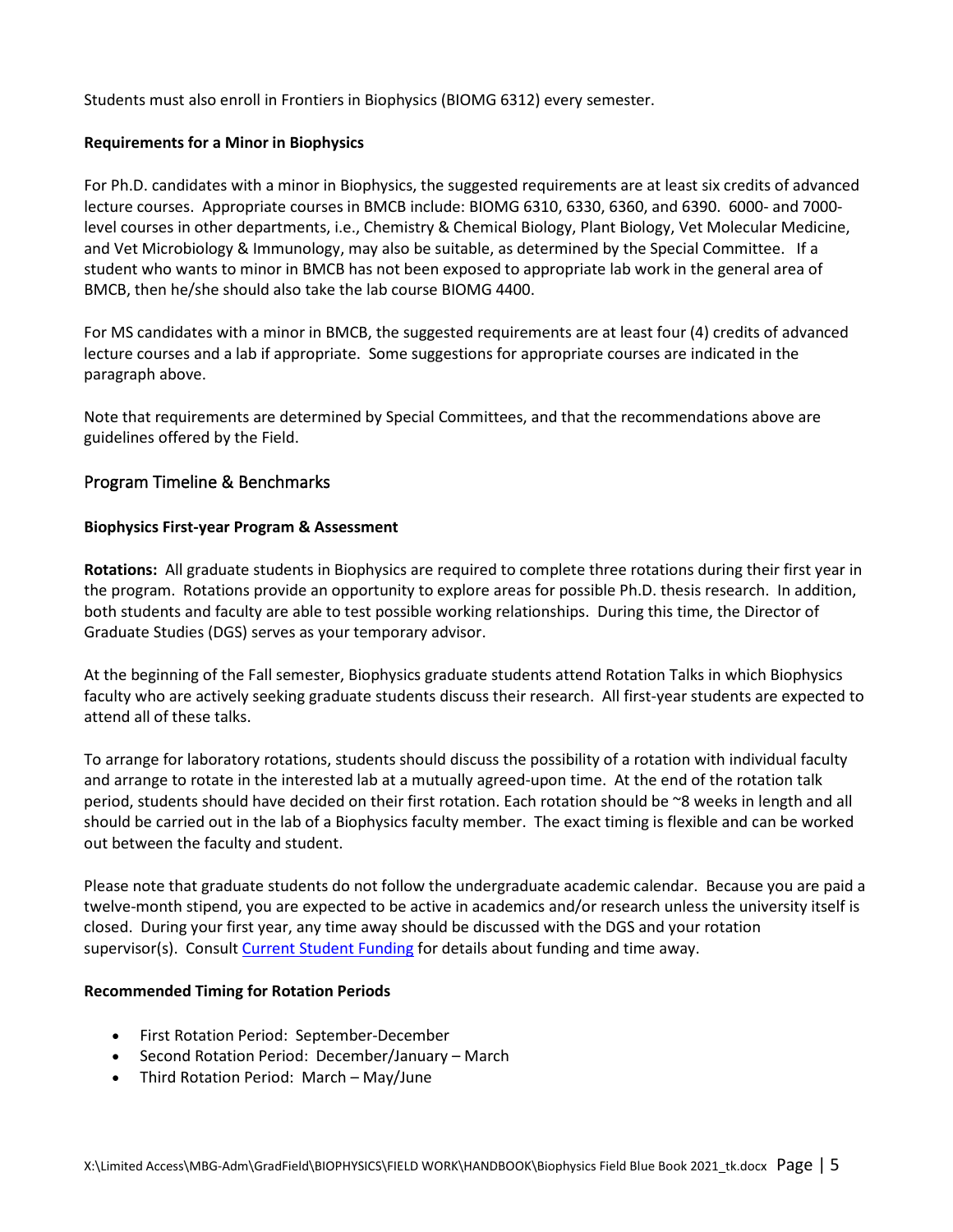## *What is expected of a graduate student on rotation?*

While no one objects to a graduate student completing a project and writing a paper for publication during a rotation, no one expects it either! What is expected is self-motivated earnest effort, independent thinking, and the fullest participation possible in the intellectual life of the laboratory, culminating in a written description of the project and record of the progress made. You should have a frank discussion of lab expectations at the beginning of each rotation. At the end of each rotation, you should meet with the faculty; they should provide you with a written evaluation (Rotation Evaluation form) and constructive feedback on the rotation. Regular communication with your faculty supervisor(s), and, in subsequent years, your Special Committee, is a vital component of your success.

Usually, by the end of the third rotation, you will have had a conversation with faculty whose lab you are interested in joining for your thesis research. Please note, faculty should not commit to accepting a student into their lab until the last day of classes in Spring semester (usually early May). This is designed to ensure all students have the fair chance of completing their third rotation before faculty make their final decisions. However, students are encouraged to have a clear and honest discussion with interested faculty about the possibility of joining their labs ahead of time, in order to gauge the likelihood of joining a particular lab, and whether a summer rotation will be necessary. Students who want to initiate the fourth rotation in the summer months should consult with the DGS.

All first-year students are expected to have been accepted into a lab by August 15, i.e. by one year after they have enrolled. Rotations cannot be extended beyond that time.

#### <span id="page-6-0"></span>*First Year Assessment*

The evaluation of first-year students is based on grades received from courses taken and rotation evaluations. Students should consult with the DGS regarding the details of courses to be taken in the first year.

**Rotation Evaluations**: Supervising faculty in each rotation are required to meet with the student to discuss rotation performance at the end of each rotation. Constructive feedback is important for students and will help them not only in subsequent rotations but also in their graduate program. A Rotation Evaluation Form must be filled out by the faculty and the signed copy given to the GRA.

These evaluations are vital to the evaluation of the first-year class. The Field of Biophysics meets at the end of each year to evaluate the first year class. Anyone who is judged not to have made satisfactory progress is asked to leave the program.

In the absence of persuasive mitigating circumstances, students with the following performance in their first two semesters will be asked to leave the Biophysics program:

- o Two or more 'failed' rotations
- o *OR* Two C grades in core courses
- o *OR* One C grade in core courses AND one failed rotation
- o *OR* Cumulative GPA < 3.0 in core courses AND one failed rotation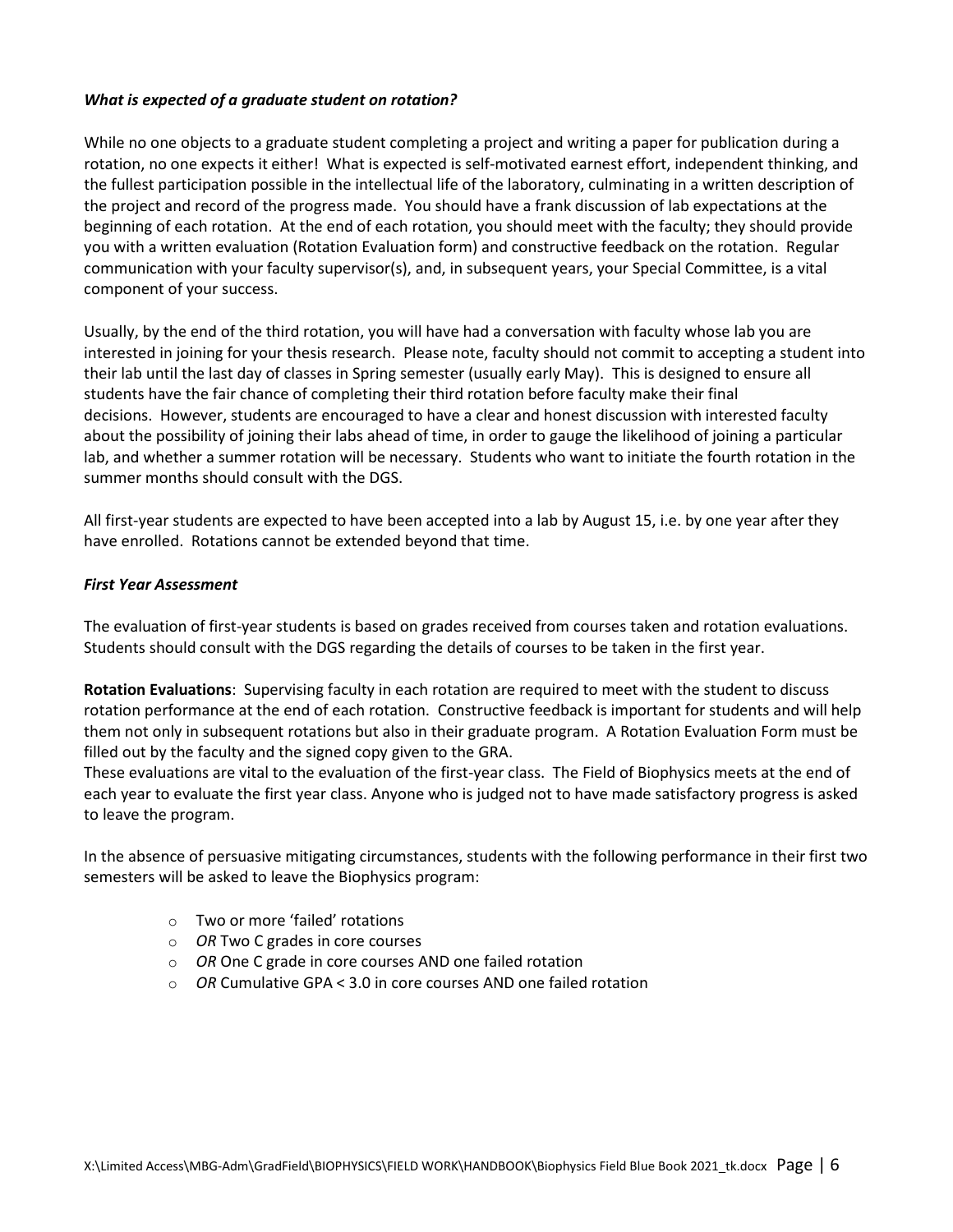<span id="page-7-0"></span>Special Committee**:** One of the most important decisions you will make as a graduate student is the selection of your Special Committee. This is because your Special Committee guides and supervises your program and your progress in it.

For your first year of study, until you choose a thesis lab, the Director of Graduate Studies (DGS) acts as your temporary Chair. Within two weeks of registration, you should go to your Student Center and add them as your temporary Chair by choosing the DGS role.

By the end of the first academic year (or August 1 at the latest), you should have chosen your Special Committee Chair. At that time, you should remove the DGS as your temporary Chair and replace them with your mentor.

The Special Committee consists of the thesis research supervisor (Committee Chairperson and your major professor or PI), a faculty member representing a minor subject and another faculty member from the Field of Biophysics. (Occasionally, students include an extra faculty member on their Special Committee for additional expertise).

You should work with your chair to determine the rest of the membership of your committee as soon as possible in order to complete all the requirements (in terms of courses) as soon as possible. **The Graduate School requires that you have a full committee by the end of your third semester of registration (i.e. the end of the fall semester of your second year)**. Once you have determined the other members of your Committee, update the information in your Student Center.

The Special Committee system offers great flexibility to the Ph.D. program since it permits tailoring of the program to your specific interests. We encourage you to talk to other graduate students and faculty and to seek as much information as possible before selecting your committee members. Make an appointment to meet with each of your potential committee members and bring relevant materials to the meeting (e.g., curriculum vitae, course records, and summary of research plans if possible). Be prepared to discuss why he or she would be an appropriate committee member. It is important that you both understand each other's expectations: what courses will they require, what assistance they can provide for certain experiments, etc.

As your research develops, don't panic if you realize that another faculty person might be more appropriate. Until your A-exam, you can request Committee formation and change on-line in your Student Center [\(studentcenter.cornell.edu\)](http://studentcenter.cornell.edu/). After that, if you want to change your Committee, you must submit petition [to the Graduate School](https://gradschool.cornell.edu/forms/) requesting permission from the Graduate School Dean to do so. All of your new Committee members must sign and avow, in writing, that they accept the results of your A-Exam.

## **Choosing a Minor**

You are required to designate at least one minor. When you submit your full Special Committee request in your Student Center, you will be asked to identify the major and minor that each member of your committee represents. These will appear on your transcript as part of your program plan.

A minor provides you with an opportunity to delve with greater breadth and depth into a specific area that may help you with your individual research project and goals. The Graduate School publishes a list of major and minor subjects and concentrations for all graduate fields at Cornell [https://www.gradschool.cornell.edu/academics/fields-of-study/fields\)](https://www.gradschool.cornell.edu/academics/fields-of-study/fields). You can pick any areas of study listed as your minor.

Minors may require a couple of additional courses, which students are strongly encouraged to finish by the end of the second year. Fields often have guidelines, rather than strict requirements, for the number of courses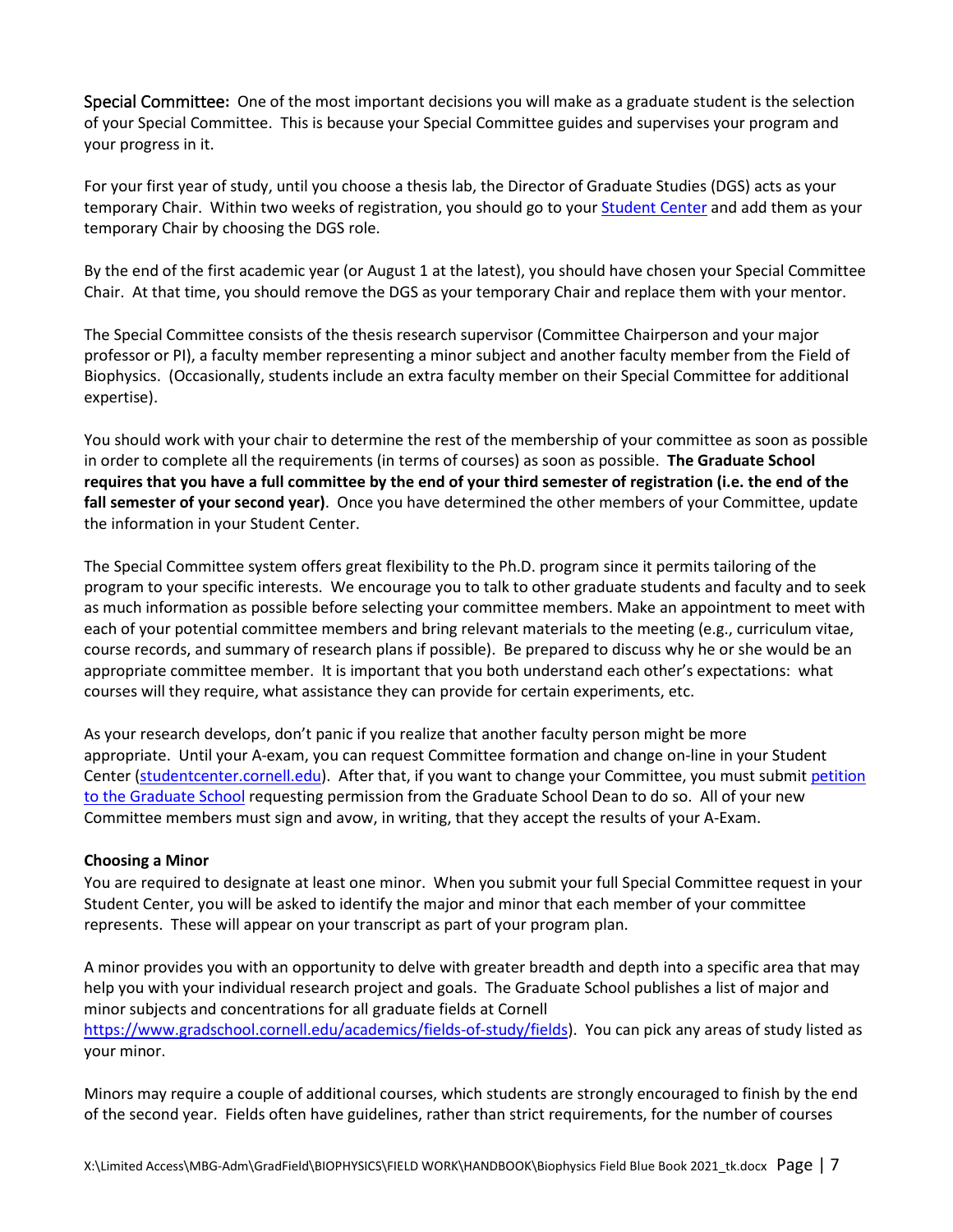needed to satisfy a minor. It is up to the faculty member who represents the minor to decide, in consultation with the student, how many courses and which courses are to be taken. You should discuss with potential committee members which courses they would want you to take, given your background and interests.

# <span id="page-8-0"></span>Presentation of Research

Students in their second year and beyond are required to present their research in the Biophysics Seminar Series. These take place in the Fall and Spring semesters and are coordinated through the Physics Department and are announced to the Field and other interested parties via the following list serve [\(BIOPHYSICS-](mailto:BIOPHYSICS-L@list.cornell.edu)[L@list.cornell.edu\)](mailto:BIOPHYSICS-L@list.cornell.edu). The date of your seminar should be coordinated with your Chair and the rest of your Special Committee as part of the Student Progress Review process (see below).

# <span id="page-8-1"></span>Annual Committee Meetings and Student Progress Review (SPR)

**As a graduate student in your second year and beyond, you are required to meet with your entire committee at least once a year to discuss progress and plans for your research project and completion of your program**. You should arrange this meeting to take place immediately following your Field seminar (or as soon after as possible thereafter). It is the student's responsibility to arrange this meeting and to provide faculty with the Student Progress Review (SPR). The Student Progress Review (SPR) report is **due shortly after your Biophysics seminar or May 31 at the latest.** (see suggested process below).

The **[Student Progress Review](https://gradschool.cornell.edu/academic-progress/requirements-milestones/student-progress-review/)** (SPR) form is a requirement of the Field of Biophysics and of the Graduate School/University. As a guideline for communication, the SPR supports communication between the student and their Special Committee and helps to gauge the progress being made toward graduation. It also serves such administrative purposes as award nominations and collection of assessment and reporting data for the Graduate School**. Submission of this document is required of every student who is enrolled in any part of a given academic year. Even if you are graduating, if you were registered, you must complete the SPR.** The Progress Report is found on-line (see links below which can also be found on th[e Biophysics Current Student Forms page\)](https://biophysics.cornell.edu/graduate-students/forms/).

Regular meetings with the full committee (a minimum of once a year) will help keep your program on track. You are also encouraged to meet with individual members of your committee along the way in order to get information and feedback on your program and research. Use your committee for guidance and feedback. That is why they are there.

# **Process for completion of annual Biophysics Student Progress Review:**

- 1. Schedule a meeting with your Special Committee that coincides with your Field seminar. The purpose of this meeting is to discuss your seminar as well as your portion of the Student Progress Review.
- 2. Complete the Student Section of the online Student Progress Review, save and download a draft to distribute to your entire Special Committee **at least seven (7) days prior** to your seminar.
- 3. After your seminar, meet with Special Committee to discuss your progress and planning. Ideally, this meeting should take place immediately after your seminar, while your presentation is fresh in everyone's mind. This meeting should take place **within two weeks of your seminar, if not immediately thereafter.**
- 4. After your meeting, finalize the Student Section of the SPR and submit it. Once you click submit, your SPR will be routed to your Chair so they can complete the Advisor section and submit it to the Graduate School. The rest of your committee can also view the form; however, only your Chair electronically signs and submits it. (Note: Once you submit the SPR, you will be unable to edit it).
- 5. Your Committee Chair should submit their portion of the online form **by July 31. If it is not submitted by then, a hold may be placed on your account for the Fall semester**.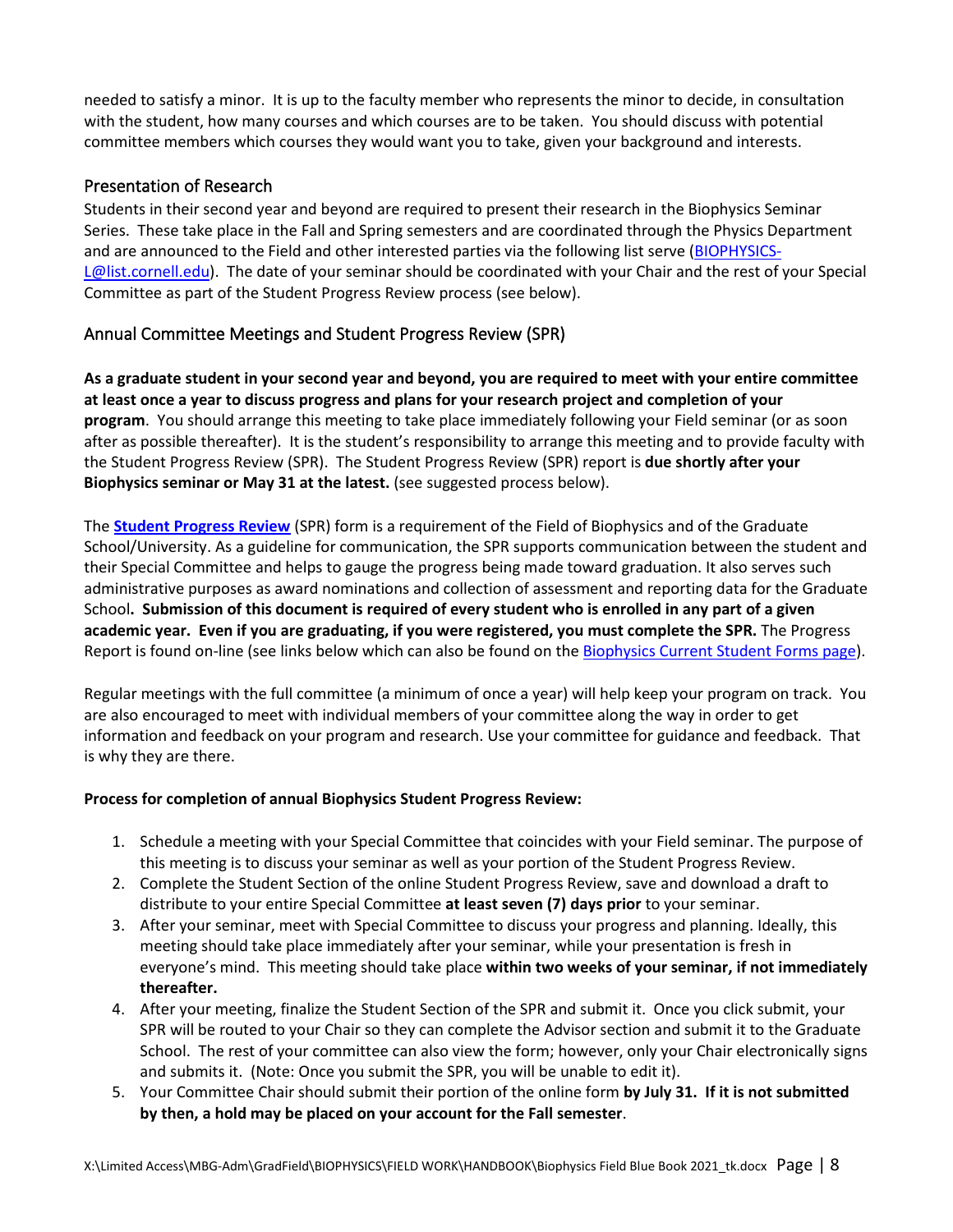**The Field of Biophysics takes annual meetings and submission of progress reports very seriously and requires 100% compliance. The Student Progress Review is also a University/Grad School requirement and must be submitted by both the student and the PI by May 31.**

Links to the On-line Student Progress Report are provided on the [Biophysics Current Student Forms page](https://biophysics.cornell.edu/graduate-students/forms/)

Beyond the fourth year, all students must include a "Thesis Outline" in their annual progress reports. The Thesis Outline should be distributed to the Special Committee one week prior to the committee meeting, so it can be thoroughly discussed at the committee meeting.

The Biophysics Steering Committee will discuss situations in which students appear to be making slow progress toward their degree or having other problems and these circumstances will be addressed confidentially at the Biophysics Field Meeting. Results of the evaluation are communicated to the student(s) and their advisor(s).

# <span id="page-9-0"></span>Student Funding & Appointments

Biophysics graduate students are admitted with full funding, which is contingent upon satisfactory progress. Students making satisfactory progress receive financial support, including stipend, tuition, and health insurance. The first year of funding is supported through fellowships and training grant appointments. In the second year, and for the duration of the program, support comes from the thesis advisor, teaching assistantships and individual awards that the student may receive. Generally, senior students are supported on a research grant

**Stipends:** The stipend rate is set by the Graduate School and generally set in January or February for the following academic year.

Graduate student stipends are considered taxable by the U.S. Internal Revenue Service and the State of New York. GRA and TA stipends are administered through Payroll and typically have taxes taken out of each check. Fellowships are typically paid in lump sums throughout the year and do not have taxes withheld. Students should consult their tax advisor to determine how best to handle payment of taxes to suit their particular circumstances. Cornell faculty and staff cannot offer tax advice. General information is available on the [Graduate School website](http://www.gradschool.cornell.edu/costs-and-funding/tax-information) as well as in the [University Division of Financial Affairs.](https://www.dfa.cornell.edu/tax)

**Tuition Payments:** Tuition payments are made through the university financial system and credited to your Bursar bill. Fall tuition is credited by August and Spring tuition is credited by January. The tuition payment should be taken care of automatically for most students. If you have questions regarding your Bursar bill, please see the GFA in 107 Biotech.

<span id="page-9-1"></span>**Health Insurance:** All registered grad students receive an individual Student Health Insurance Plan (SHIP), an accident/illness policy that meets the health insurance standards developed by the American College Health Association. The yearly premium is paid by your source of financial support and should be taken care of automatically. Please contact the GFA if there remains a charge on your Bursar bill. Additional family coverage and/or optional dental and vision insurance is available at a cost to the student. More information can be found on the Office of Student Health Benefits web site,<http://studenthealthbenefits.cornell.edu/>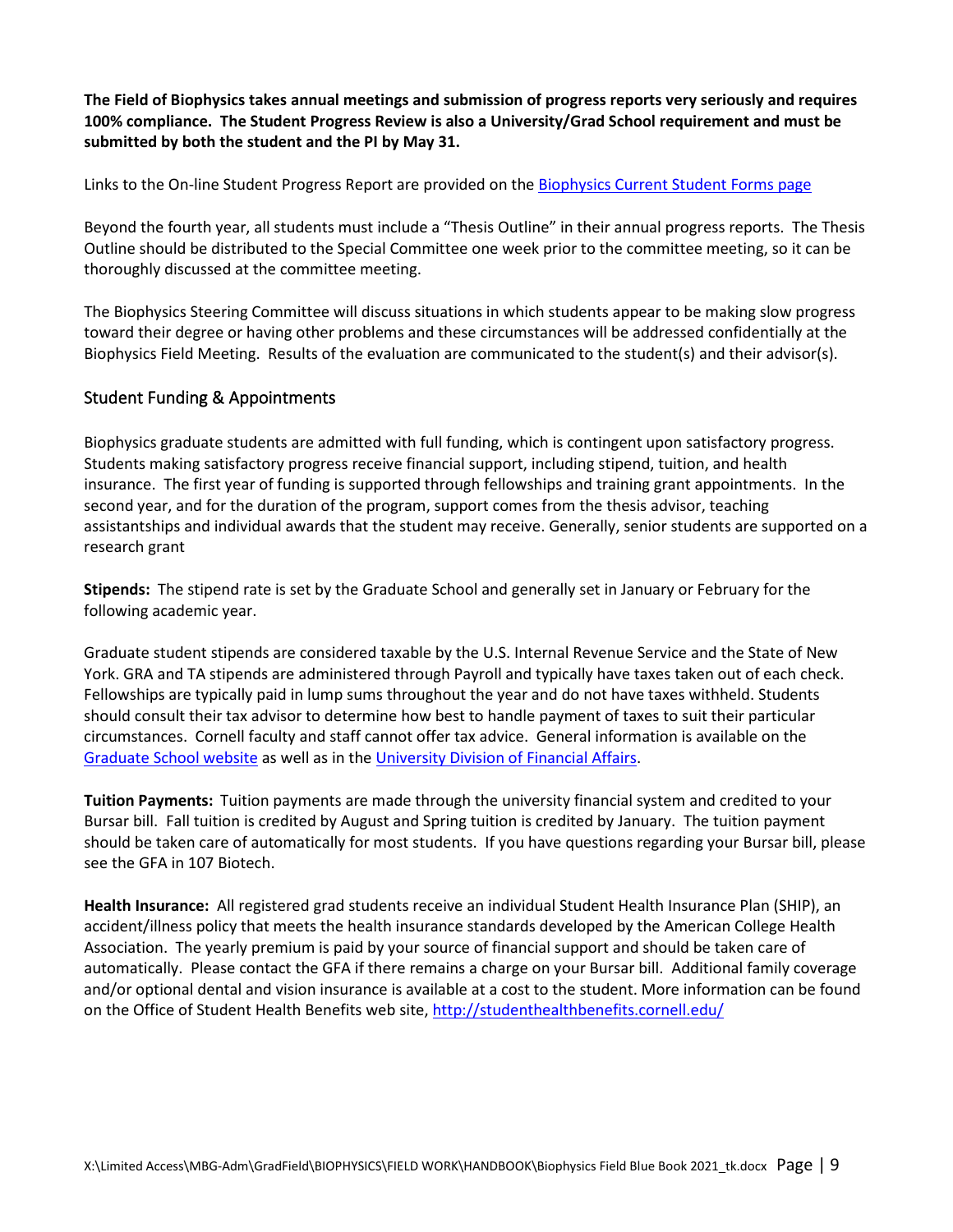## **Methods of Payment to Graduate Students**

Graduate student appointments are governed b[y University Policy 1.3.](https://www.dfa.cornell.edu/sites/default/files/policy/Volume%201.3%20Graduate%20Student%20Assistantships.pdf)

**Graduate Research Assistant (GRA) or Teaching Assistant (TA):** While acting as a Graduate Research Assistant or a Teaching Assistant, a student's stipend is processed through the payroll system. A student must be registered to receive a stipend check. Also, in accordance with federal regulations, in order to be paid as a GRA or TA, a graduate students must fill out an I-9 form. This form is necessary for a student to receive a stipend.

A GRA/TA is paid semi-monthly a fixed amount based on the annual stipend rate. Timecards are not required or collected. Taxes are withheld from the student check; the amount will vary depending on how the student fills out the W-4 (withholding) form. The W-4 form can be changed anytime during the year through the Workday system. The student will receive a W-2 (Wage and Tax Statement) from the university at the address listed on your paycheck or on-line, depending on your preference. You are strongly encouraged to use direct deposit; forms can be obtained from [http://www.dfa.cornell.edu/payrollservices/services/directdeposit.cfm.](http://www.dfa.cornell.edu/payrollservices/services/directdeposit.cfm) Physical checks are mailed to student's local address of record. The first check should be available in mid- or late August.

**Fellowship:** A student on a fellowship (either university fellowship or supported by a departmental fellowship is paid once per semester through the Bursar system in lump sums. (Training grant support is processed like a fellowship). Payment is issued at the beginning of each semester of study (August; January; June). Most stipend checks should be available at the Bursar's Office in Day Hall after registration and are released to registered Cornell students presenting a valid Cornell ID. Taxes **are not** withheld from fellowship checks and you are responsible for paying estimated taxes on your taxable income. You are strongly encouraged to sign up for direct deposit. Forms can be obtained a[t https://www.dfa.cornell.edu/tools-library/forms/student-refund](https://www.dfa.cornell.edu/tools-library/forms/student-refund-direct-deposit-form-nelnet)[direct-deposit-form-nelnet.](https://www.dfa.cornell.edu/tools-library/forms/student-refund-direct-deposit-form-nelnet)

<span id="page-10-0"></span>**Time Away:** Graduate students appointed on any combination of full assistantships or fellowships for spring, summer, and fall terms are entitled to two weeks (ten weekdays) of annual vacation each 12-month period (August 21 through August 20) in addition to Cornell University holidays (when the university is officially closed); vacation time will be prorated for students appointed for shorter periods of time (e.g., 4 days for a student appointed on an assistantship or fellowship for only one semester during the calendar period August 21-August 20). University holidays generally include the following days: Martin Luther King Jr. Day, Memorial Day, Juneteenth, Independence Day, Labor Day, Thanksgiving and the following day, and winter break (generally six working days from December 25 through January 1). Days on which classes are not in session but the university is open (e.g., institutionally-scheduled academic breaks in Fall Semester, January intersession, Spring Semester) are not automatic vacation time nor holidays for graduate students appointed on assistantships, but graduate students appointed on assistantships may request in advance to take vacation during such periods.

<span id="page-10-1"></span>**External Fellowships**: Students are encouraged to apply for outside funding. Should a student be awarded funding from an external source, this will replace the previous funding source until such time as the external funding ends. External funding may not be combined with other internal sources of funding.

**Questions about Funding/Stipend**: If you have questions about your funding or Bursar bill, contact the GFAs and/or the person responsible for graduate student appointments in your mentor's department.

## <span id="page-10-2"></span>Teaching Requirement & Professional Development Opportunities

While serving as a Teaching Assistant is not required in the Biophysics program, students who are interested in teaching as part of their career goals are encouraged to seek opportunities to do so.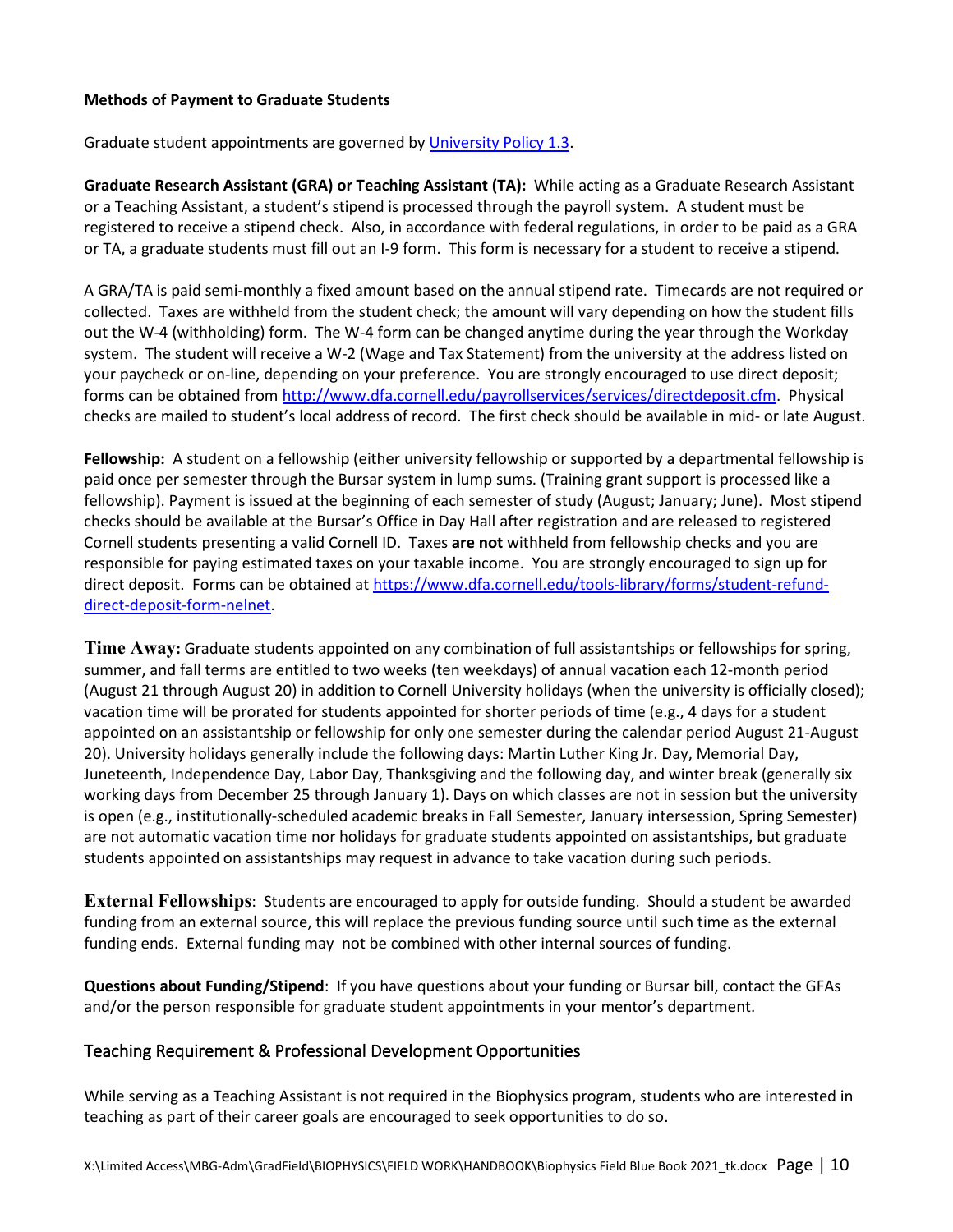# <span id="page-11-0"></span>Required Exams

Exams are a benchmark of progress toward your degree. The Graduate School requires two exams in your progress toward the PhD. Both exams must be scheduled with the Graduate School at least seven days prior using the Scheduling forms that are found on th[e Grad School Forms page.](https://gradschool.cornell.edu/forms/) The results form must be submitted with all approvals within three days of the exam.

Exams must be announced. The A exam is announced to Field faculty; according to the Code of Legislation, faculty in the Field must be invited to attend, in practice, it rarely happens. The B Exam is usually preceded by a dissertation seminar; the seminar is open to the Cornell community, the exam is not.

# <span id="page-11-1"></span>**Biophysics Exam Guidelines: A Exam -Admission to Candidacy**

To qualify as a PhD candidate, each graduate student must pass the Admission to Candidacy, or "A Exam". The A exam should be taken by the end of the second year if possible, but no later than the beginning of your seventh semester of registration. Not having obtained sufficient data is not an acceptable reason for delaying the A exam. You should consult with your committee about an acceptable date/time and reserve a room. The complete[d Schedule of Exam form](http://www.gradschool.cornell.edu/?p=11) for the A-exam must be filed with the Graduate School at least seven (7) days prior to the date of the exam. This on-line form is available on the Graduate School web site at [https://gradschool.cornell.edu/forms/.](https://gradschool.cornell.edu/forms/) It must be signed by all of the members of the Special Committee, the Director of Graduate Studies, and one of the GFAs. You should give a copy of the written proposal for your exam to each member of the examination committee at least **one week before** the oral exam.

Course requirements for the major (including BioMG 7510 "Ethical Issues"), and all or most for the minor, should be finished by the time of the A exam. Occasionally, the student and the Special Committee may feel an additional course is useful or important after the A exam and this may be recommended or required by the Special Committee.

Your examiners for the A exam are your Special Committee and one other member of the Cornell University faculty that you choose. (This person is usually, but not necessarily, from the Field of Biophysics). This fourth member should add breadth to the committee and have expertise closely aligned with the topic of your proposal. They will read your proposal and participate in your A-exam, however, they should not sign the Schedule or Results of Exam forms as they are not a permanent member of your committee.

# **The Results of Exam form is also on-line and must be signed by your Committee, as well as the DGS and GFA and filed within three (3) business days of the date of the exam.**

Note: In accordance with the Code of Legislation of the Graduate Faculty, your A-exam is announced to Field faculty. Please do not be concerned; Field faculty outside your Special Committee, although free to attend by Graduate School rules, rarely, if ever do.

## <span id="page-11-2"></span>*The Written Proposal for the A Exam*

In preparation of the A Exam, prepare a Thesis Proposal describing the background and motivation for the proposed thesis research, work accomplished so far, and an outline of the proposed research plan. The scope of the proposal should be arranged with the thesis adviser. The proposal should be given to each member of the Committee and the Field appointed member at least one week prior to the exam.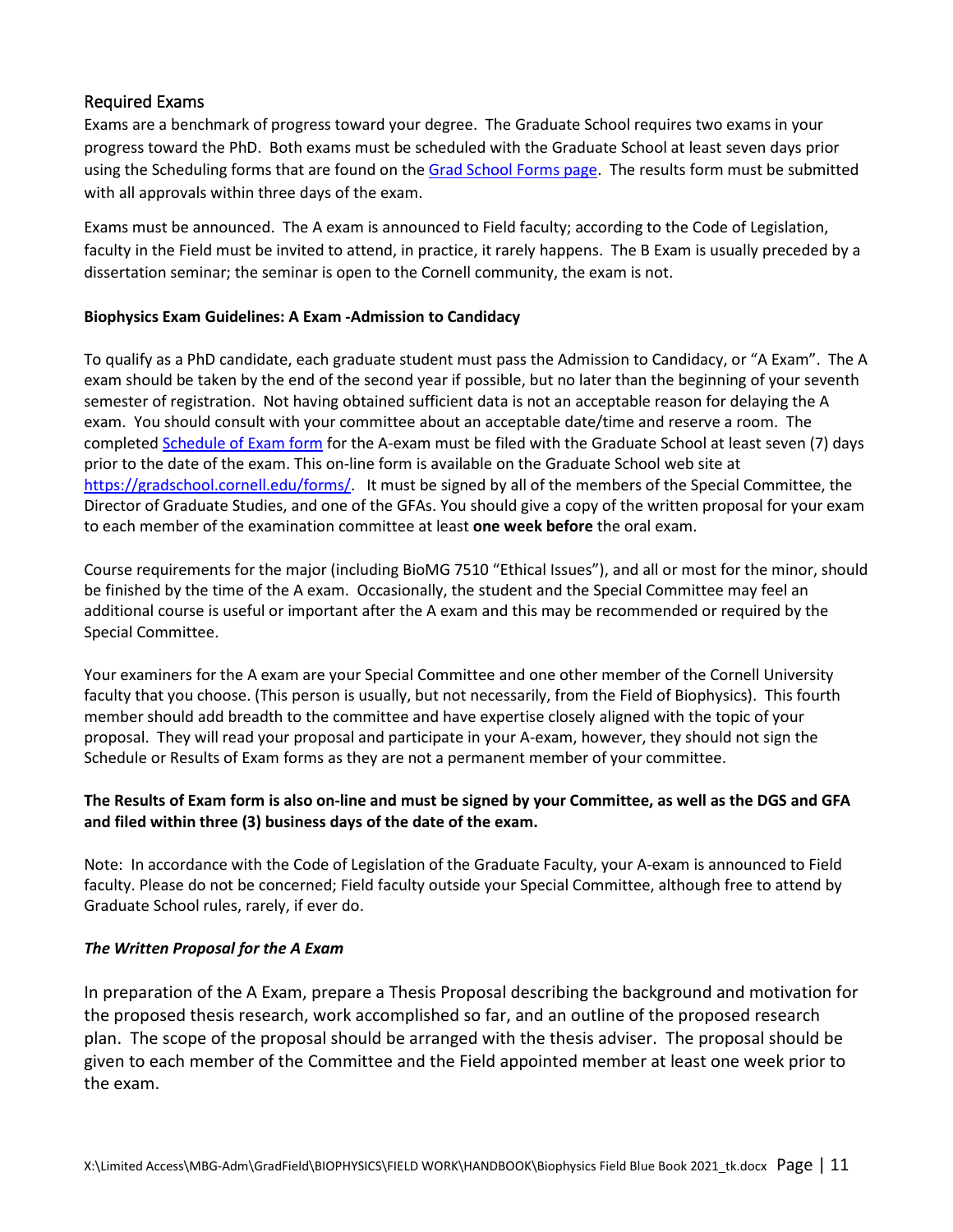Your proposal will describe the research you intend to accomplish as a graduate student. The proposal should be well-formulated and in sufficient detail that it can be evaluated for its scientific merit. Include sufficient information to permit an effective review without readers having to refer to the literature. Brevity and clarity in the presentation will be considered indicative of an applicant's approach and ability to conduct a superior project. The proposal must be written following the format specified below:

- 1. Abstract. This is a summary of the proposed work, with enough of an introduction to allow someone not expert in the field to understand what is planned and to appreciate its importance. This should be on a separate page and not exceed three vertical inches (single spaced).
- \*\* Sections (2) through (4) are **not to exceed 10 pages (single spaced)**, including all tables and figures.
	- 2. Specific Aims. State the specific purposes of the research proposal and the hypotheses to be tested.(Typically no more than one page)
	- 3. Significance and Innovation. Sketch briefly the background to the proposal. State concisely the importance of the research described in this application by relating the specific aims to field as a whole. Use this section to provide an account of any preliminary studies that might demonstrate the utility of the proposed project. (Typically about 2 pages)
	- 4. Research Design and Methods. (Typically about 7 pages) Provide an outline of:
		- $\circ$  (a) research design and the procedures to be used to accomplish the specific aims;
		- $\circ$  (b) tentative sequence for the investigation;
		- $\circ$  (c) statistical procedures by which the data will be analyzed;
		- $\circ$  (d) potential experimental difficulties and alternative approaches that could achieve the desired aims.
	- 5. Literature Cited. List all literature references. Each reference must include the title, names of all authors, book or journal, volume number, page numbers, and year of publication. The reference should be limited to relevant and current literature. While there is not a page limitation, it is important to be concise and to select only those literature references pertinent to the proposed research.

<span id="page-12-0"></span>*Formatting*. The proposal must conform to the following NIH requirements:

- 1. Helvetica or Arial 11-12 point is the suggested font.
- 2. Type density, including characters and spaces, must be no more than 15 characters per inch (cpi).

For proportional spacing, the average for any representative section of text must not exceed 15 cpi;

- 3. No more than 6 lines of type within a vertical inch;
- 4. Margins, in all directions, must be at least 1/2 inch.

Applicants should check the type size using a standard device for measuring type size rather than relying on the font selected for a particular word processing/printer combination. Figures, charts, tables, figure legends, and footnotes may be smaller in size but must be readily legible. In preparing the application, use English and avoid jargon. If terms are not universally known, spell out the term the first time it is used, with the appropriate abbreviation in parentheses. The abbreviation may be used thereafter.

NOTE: Use the single-spacing formatting above to make sure that your final proposal with figures meets the requirements. Send an electronic copy in this format to all your committee members.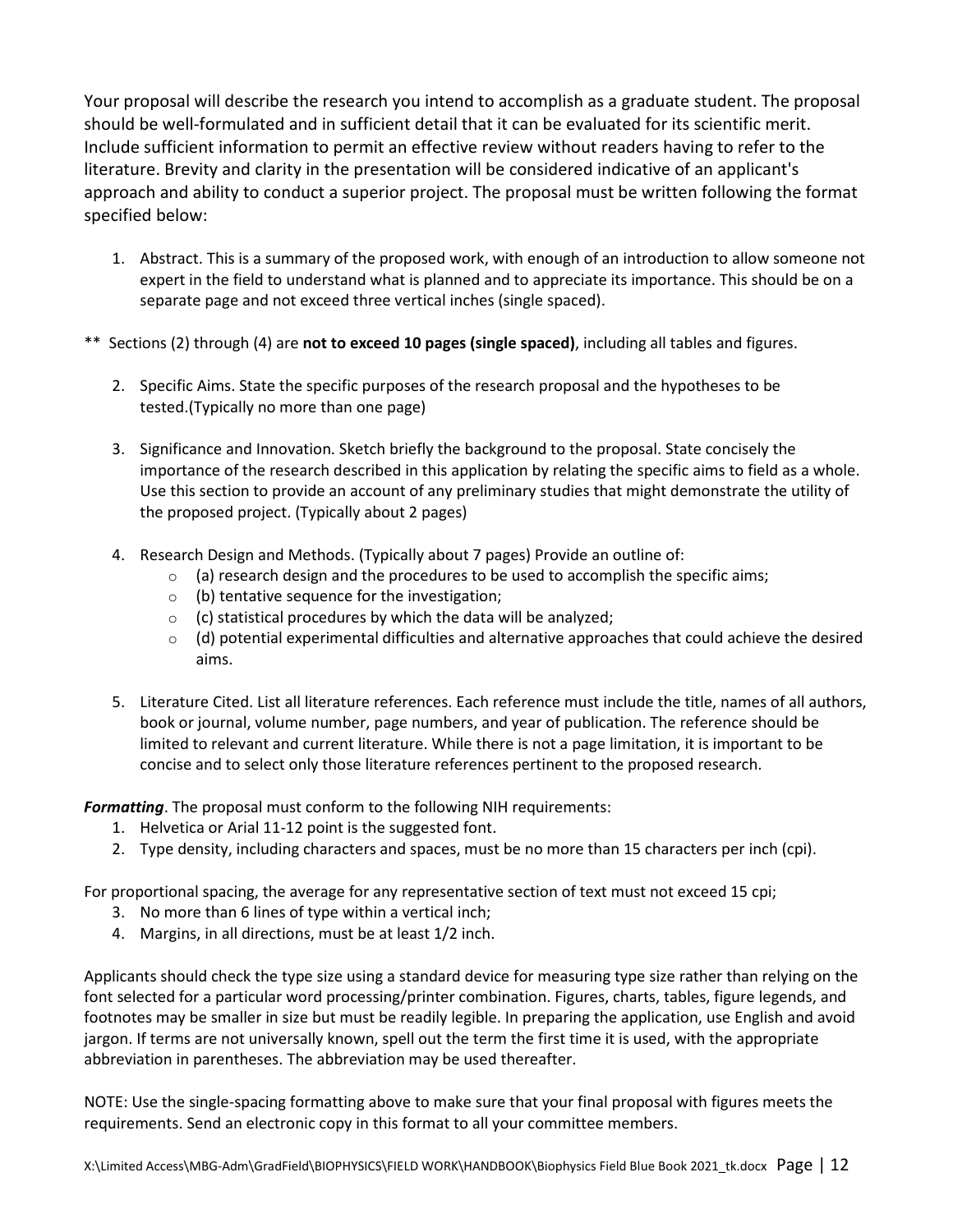The exam will consist of an oral presentation elaborating the thesis proposal, followed (or interrupted!) by oral examination covering, but not limited to, the student's understanding of material related to the research topic, the student's general background in the Areas of Required Competence (Table A), and the student's research proposal. The Committee will review the student's academic record and examine any potential weak areas to determine if additional course-work is required. The minor advisor may specify additional exam components as required for the minor. Students should feel free to chat with the DGS in advance about any aspect of the Aexam.

<span id="page-13-0"></span>*The Oral Exam:* The oral component is a defense of this proposal and you can expect that the majority of questions will be directly or indirectly related to your proposal and to areas that are considered off-shoots of it. The committee will likely ask you to explain, in more detail than the written format permits, background material and experimental protocols.

The committee will also ask broadly-based questions on basic concepts, to ensure you have strong command of foundational knowledge in Biophysics and your minor area(s). The committee member(s) representing the minor subject area(s) is particularly responsible to ascertain that you have achieved competency in that subject area.

In addition to the evaluation of your proposal, the A exam is the time when committee members will discuss and evaluate your course work as well as your performance in the laboratory. Please bring a summary of the courses you have taken and grades earned to be distributed to the committee at the time of the A-exam. Satisfaction of requirements for the minor will be assessed by the minor field member at the A-exam.

Note that the Field recommendation is that during the exam, the mentor (thesis advisor) should not ask questions or make comments except when asked by other committee members or when clarification is needed. The intended goal is to dissuade the mentor, who may have a vested interest in the outcome of the exam, from stepping in to justify the research or the particular experimental approach being used. The student is expected to fully defend the proposal by themself. However, the mentor should participate fully in the discussion of the student's performance, after the student is asked to leave the room. In making this recommendation, the Field is aware that the Special Committee may run the exam in whatever way it deems appropriate.

**The Field of Biophysics also uses the oral part of the exam for Field assessment. The student should be prepared to discuss which aspects of the Field they find constructive and useful for their education, and which aspects would benefit from change.**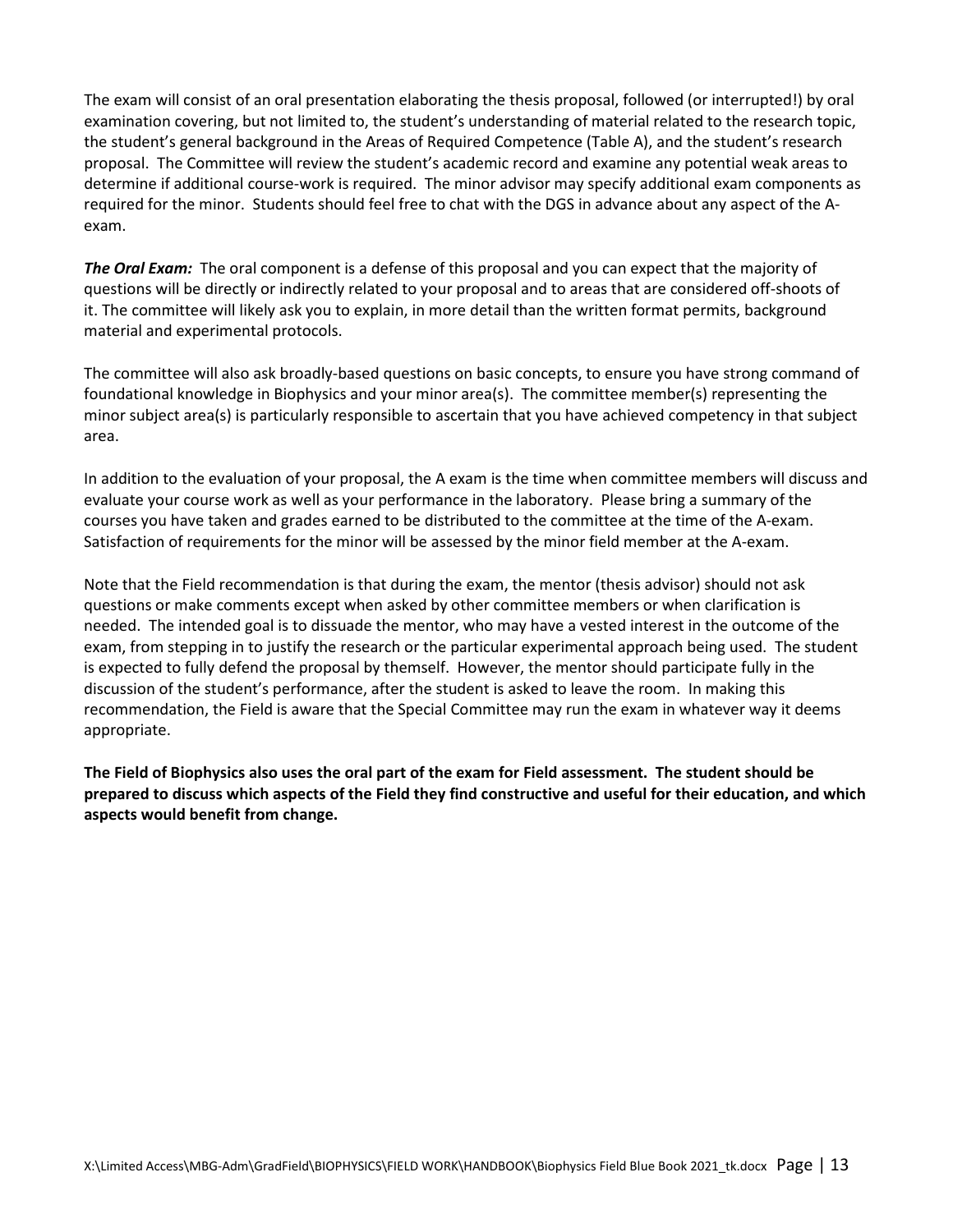# <span id="page-14-0"></span>*Possible Outcomes of the A-Exam*

The **final outcome is determined by the Special Committee.** Examples below are not exhaustive and are provided to assist the student in their exam preparation. Some factors that may be judged in evaluation of the A-exam are:

- importance of the problem chosen
- demonstration of a command of knowledge/research in the field.
- evidence of creativity in formulating experimental approaches
- feasibility of the proposed experiments
- whether a range of different approaches are brought to bear on the problem
- whether the scope of the proposed experiments is feasible for a 3-4 year project
- adequacy of control experiments
- clarity of the proposal
- ability to deal with questions
- communication / presentation skills/breadth of knowledge

**Unqualified pass.** The Chair will indicate that the student has passed the exam but should not check the box referring to a Master's with continuation to a PhD. The Field of Biophysics does not award an MS degree except as an exit degree (see below).

**Conditional Pass.** This option will be exercised when the committee decides that some aspect of the proposal / defense needs to be improved. In this case, the committee will specify the condition(s) required for the student to receive a pass and the timeline for fulfilling these conditions. This must be done in writing and the Graduate School must be informed of the details. This can be done in the form of an email from the Special Committee Chair to the Graduate School Student Services team (gradstudserv@cornell.edu).

Some examples of Conditional Pass:(a) The committee may specify that the proposal or that parts of it need to be revised within a certain time frame (i.e. improvement of writing; re-working of aspect of scientific research; addition of another section. (b) The committee may specify that the student carry out additional literature review, e.g. weekly written report of a paper, participation in existing journal clubs. This might be particularly helpful when the student appears to have weak command of the literature surrounding a particular area. (c) The committee may specify that the student complete a piece of research / a particular sub-aim within a certain time-frame. This is relevant when the committee has some concerns about the ability and/or motivation of the student to complete the PhD program.

**Fail.** inadequate. In this case, the committee will usually recommend one of two actions.

- If the committee has confidence in the overall ability of the student to complete the Ph.D. program, then they may recommend that the student retake the A exam. In this case, they will specify whether an entirely new proposal on a different topic is to be written or whether they expect a major rewriting of the original proposal. Note that the rules of the Graduate School specify that a second A exam needs to be scheduled no later than 3 months after the first.
- If the committee has serious concern about the motivation or ability of the student to complete the Ph.D. program, it could recommend that the student complete a piece of research, write a Masters-level thesis based on that work, and then defend that thesis.

**Master's Degree:** The Field of Biophysics does not have a formal Master's degree program. In cases in which a student decides that the Biophysics Ph.D. program does not meet his or her needs, or in which a student is judged to be unqualified for the Ph.D. program, the Special Committee typically recommends that the student write and defend the research work done and receive a Master's degree. The requirements for a Master's degree include the coursework normally taken by first-year students, at least two rotations, one semester of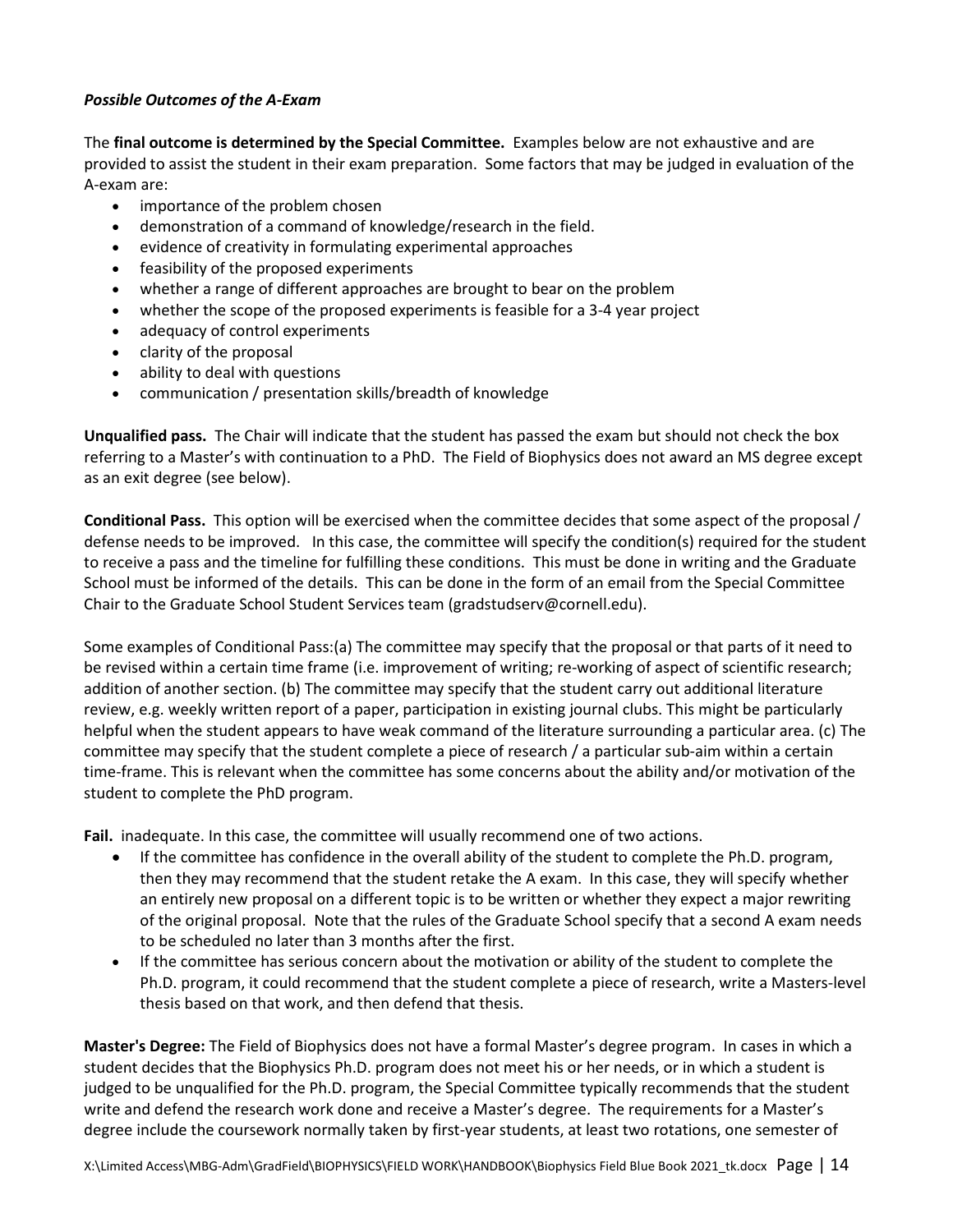teaching, and a research-based thesis (including a thesis defense). At a minimum, the Special Committee of a Master's degree candidate is composed of a chairperson and a faculty member representing a minor subject. The student may invite a third faculty member to be on the committee if he or she chooses. To take the Master's degree path, the student must submit a Change of Program form to the Graduate School, requesting transfer from the PhD program to a Master's program. This form will then be sent to the DGS for approval.

# <span id="page-15-0"></span>**Biophysics Exam Guidelines Thesis Defense -- B Exam:**

You should be proactive about your B-exam/thesis defense. The Graduate School offers a planning timeline for students who are planning the completion of their degree. The B-Exam is the thesis defense which follows a public seminar on the dissertation topic. The completed dissertation should be submitted to the committee at least 1 week before the examination. The exam will begin with a public seminar describing the thesis research. This will be followed by a closed oral examination covering the dissertation.

To schedule the oral defense of the Ph.D. thesis (B exam): at least seven days before the exam you must distribute your thesis to the Special Committee; the thesis must be complete in all respects and editorially acceptable for final approval. The Schedule of B exam form must be filled out, approvals obtained and submission to the Graduate School must be completed **at least seven (7) days prior to the exam**. You are also required to provide the title and abstract for your dissertation and the list of your publications to the GFAs for the announcement of your exam. The completed Results of Exam form must be submitted within three (3) days of your exam.

<span id="page-15-1"></span>*Thesis Format*: A section of the Graduate School website (http://gradschool.cornell.edu/thesis-dissertation) is dedicated to information about the dissertation process, including the Thesis and Dissertation Guide. You are highly encouraged to follow the process it lays out in planning submission of your thesis and graduation. The Graduate School Office of Academic & Student Affairs (http://gradschool.cornell.edu/academics/officeacademic-and-student-affairs) also coordinates a number of workshops to assist you with thesis writing.

Your thesis may be organized either as a single work (traditional thesis) or as a series of relatively independent chapters (independent chapter thesis). In the latter case, there may be a unified introduction and bibliography or separate introductions and bibliographies. There may be a unified summary, or the two-page abstract (required of all theses) can serve as a summary statement for all chapters. Examples of thesis formats are shown below.

## **Traditional Thesis**

- Literature Review
- Materials & Methods
- Results
- Discussion
- Conclusions
- Literature Cited
- Appendices

## **Independent Chapter Thesis**

- **Chapter 1:** General Introduction & Literature Review
- **Chapter 2:** Introduction; Materials and Methods; Results; Discussion; Literature Cited
- **Chapter 3**: (as above)
- **Final Chapter** including General Discussion; Speculations & Conclusions; Appendices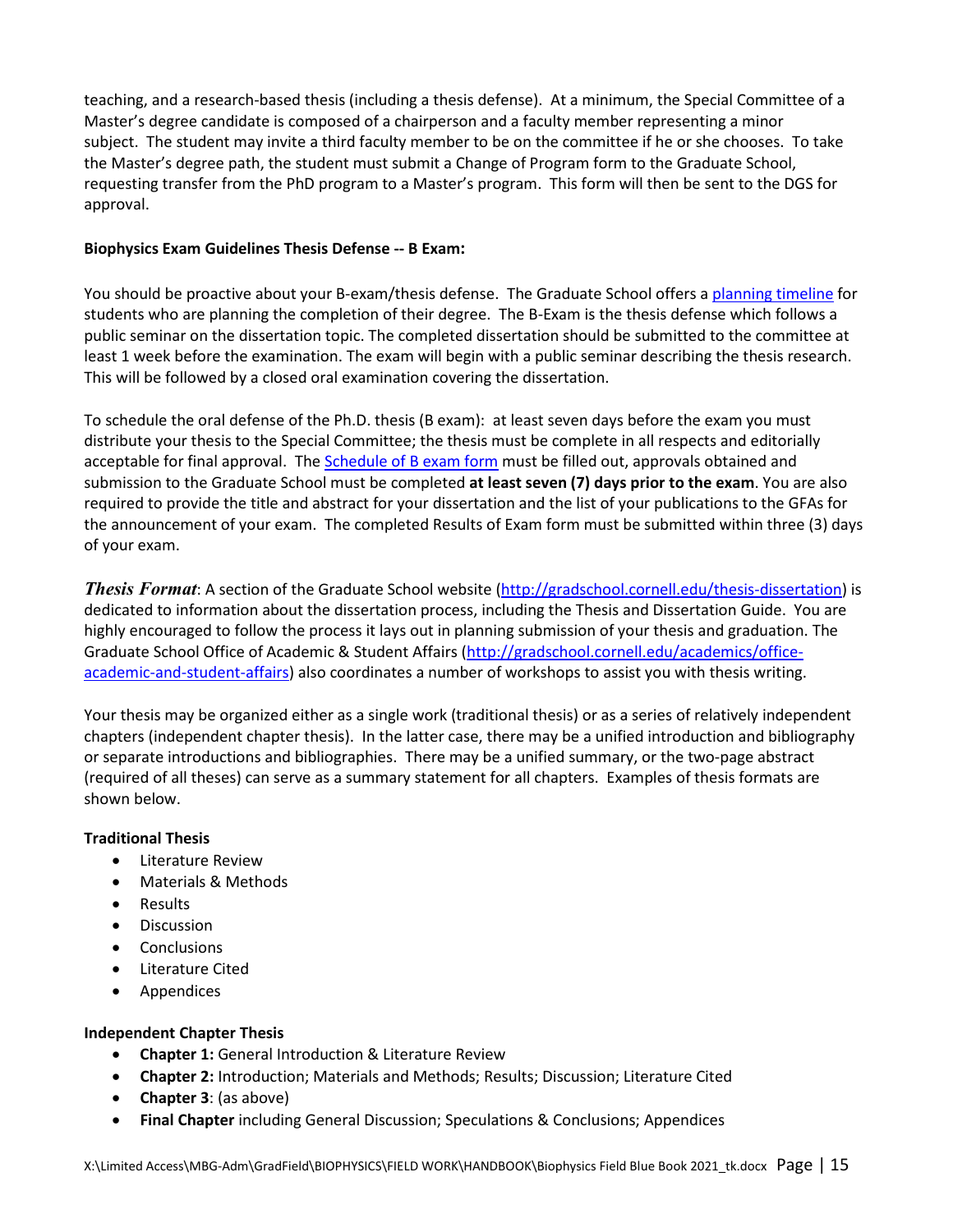The independent chapter option allows you to prepare your thesis as a series of papers in a format ready for publication, and chapters can be published before the thesis defense. The work in your thesis must be primarily, if not entirely, your own. If your published work includes co-author(s), you may cite the work of your coauthor(s) in your thesis with appropriate acknowledgment, but you should not include the data of your coauthor(s) in your thesis. An exception could be if data from a co-author are needed for clarity. In that case, the legend to the figure should explain this. You should acknowledge in the publication that the research is part of a thesis, and the Graduate School requires written permission from the publisher to include it in your thesis.

Full collections of dissertations are maintained in Mann Library. There is also a collection of theses of graduates in the Fields of Genetics, Genomics and Development and Biochemistry, Molecular and Cell Biology in the Keller Reading Room, Biotechnology Building, Room G09. You can view these by asking someone in the MBG Department Office (107 Biotech) to let you into this room. NOTE: Materials are NEVER to be removed from this room.

<span id="page-16-0"></span>*Thesis Seminar*: The final thesis seminar usually is given immediately before or on the same day as the thesis defense, i.e. the "B" exam. However, in very rare cases, students may want to present the thesis seminar up to six months before the B exam, for example, to allow input from the special committee about final experiments. In this case, the GFAs must be informed so that they can announce the seminar to the Field.

<span id="page-16-1"></span>*Conferral of Degree:*Degrees are conferred by the Graduate School/University three times per year (see the Grad School Thesis & Dissertation website). Your status as a student does not change until conferral unless you take a Leave of Absence or Leave Upon Completion. You should consult with the GFAs to understand the implications of a leave related to funding and tuition.

Once you submit your dissertation and it receives all necessary approvals, a letter certifying your completion of all requirements for the degree is generated by the Graduate School. Some employers require this letter in anticipation of a later conferral for hiring purposes.

# <span id="page-16-2"></span>Graduate Student Life & Support

The Field of Biophysics very carefully chooses students admitted to our program and the graduate community is committed to each student successfully completing their graduate program and moving toward their career goals. There are many sources of support for students within the Field, the department, college and university.

As with life, communication is key in graduate student life. You should have frequent conversations with your mentor regarding expectations and progress. However, if there is an issue or conflict with your mentor, you should feel free to reach out to other members of your Special Committee and/or the DGS or GFAs. They can provide suggestions and resources for resolution. Likewise, your student colleagues can offer suggestions related to their own experience.

*Biophysics Graduate Student Association (GSA)* (https://cornell.campusgroups.com/biophysicsgsa/home/) is a community-building association of Biophysics graduate students dedicated to connecting Biophysics graduate students with each other and with other members of the Cornell graduate student community.

The Department of Molecular Biology & Genetics has a Peer Support Network, which is comprised of faculty, students and staff who are committed to be confidential listeners and resources for the community.

MBG Diversity Council is made up of graduate students in the three Fields administered in the Department of Molecular Biology & Genetics (Biochemistry, Molecular & Cell Biology (BMCB); Genetics, Genomics &